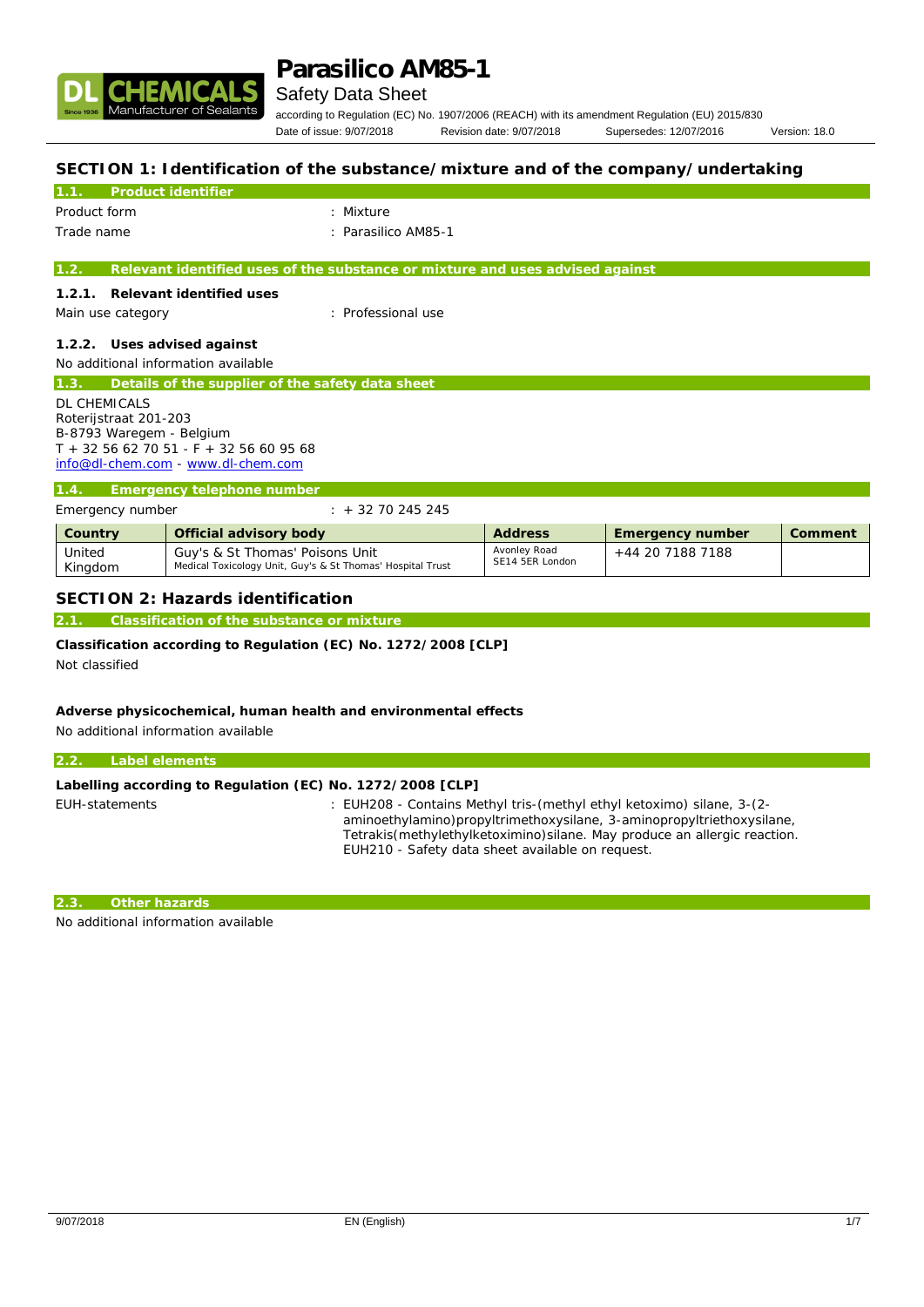## Safety Data Sheet

according to Regulation (EC) No. 1907/2006 (REACH) with its amendment Regulation (EU) 2015/830

## **SECTION 3: Composition/information on ingredients**

## **3.1. Substances**

## Not applicable

#### **3.2. Mixtures**

| <b>Name</b>                                                             | Product identifier                                                          | %         | Classification according<br>to Regulation (EC) No.<br>1272/2008 [CLP] |
|-------------------------------------------------------------------------|-----------------------------------------------------------------------------|-----------|-----------------------------------------------------------------------|
| Hydrocarbons, C18-C24, n-alkanes, isoalkanes,<br>cyclics, <2% aromatics | (CAS-No.) 1437280-85-7<br>(EC-No.) 940-734-7<br>(REACH-no) 01-2120078782-46 | $5 - 10$  | Asp. Tox. 1, H304                                                     |
| Titanium dioxide<br>substance with a Community workplace exposure limit | (CAS-No.) 13463-67-7<br>(EC-No.) 236-675-5<br>(REACH-no) 01-2119489379-17   | $2.5 - 5$ | Not classified                                                        |
| Methyl tris-(methyl ethyl ketoximo) silane                              | (CAS-No.) 22984-54-9<br>(EC-No.) 245-366-4<br>(REACH-no) 01-2119987100-43   | $1 - 2.5$ | Eye Irrit. 2, H319<br>Skin Sens. 1, H317<br>STOT RE 2. H373           |
| Specific concentration limits:                                          |                                                                             |           |                                                                       |
|                                                                         |                                                                             |           |                                                                       |

| <b>Name</b>                                | Product identifier                                                        | Specific concentration limits      |
|--------------------------------------------|---------------------------------------------------------------------------|------------------------------------|
| Methyl tris-(methyl ethyl ketoximo) silane | (CAS-No.) 22984-54-9<br>(EC-No.) 245-366-4<br>(REACH-no) 01-2119987100-43 | $(C > = 3,755)$ Skin Sens. 1, H317 |

Full text of H-statements: see section 16

| SECTION 4: First aid measures             |                                                                                                           |
|-------------------------------------------|-----------------------------------------------------------------------------------------------------------|
| 4.1.<br>Description of first aid measures |                                                                                                           |
| First-aid measures after inhalation       | : Remove victim to fresh air.                                                                             |
| First-aid measures after skin contact     | : After contact with skin, wash immediately and thoroughly with water and soap.                           |
| First-aid measures after eye contact      | : Rinse immediately with plenty of water. Seek medical attention if ill effect or<br>irritation develops. |
| First-aid measures after ingestion        | $:$ Rinse mouth.                                                                                          |
| 4.2.                                      | Most important symptoms and effects, both acute and delayed                                               |
| Symptoms/effects after inhalation         | : Not expected to present a significant inhalation hazard under anticipated conditions<br>of normal use.  |
| Symptoms/effects after skin contact       | : Not expected to present a significant skin hazard under anticipated conditions of<br>normal use.        |
| Symptoms/effects after eye contact        | : Direct contact with the eyes is likely slightly irritating.                                             |
| Symptoms/effects after ingestion          | : Not expected to present a significant ingestion hazard under anticipated conditions<br>of normal use.   |

**4.3. Indication of any immediate medical attention and special treatment needed**

No additional information available

## **SECTION 5: Firefighting measures**

| 5.1.                           | Extinguishing media                                   |                                                                                                                                                       |  |
|--------------------------------|-------------------------------------------------------|-------------------------------------------------------------------------------------------------------------------------------------------------------|--|
|                                | Suitable extinguishing media                          | : All extinguishing media allowed.                                                                                                                    |  |
| 5.2.                           | Special hazards arising from the substance or mixture |                                                                                                                                                       |  |
|                                | No additional information available                   |                                                                                                                                                       |  |
| 5.3.                           | Advice for firefighters                               |                                                                                                                                                       |  |
|                                | Precautionary measures fire                           | : Exercise caution when fighting any chemical fire. Evacuate unnecessary personnel.<br>Do not breathe fumes from fires or vapours from decomposition. |  |
|                                | Firefighting instructions                             | : Cool down the containers exposed to heat with a water spray.                                                                                        |  |
| Protection during firefighting |                                                       | : Wear a self contained breathing apparatus.                                                                                                          |  |
|                                | Other information                                     | : Do not allow run-off from fire fighting to enter drains or water courses.                                                                           |  |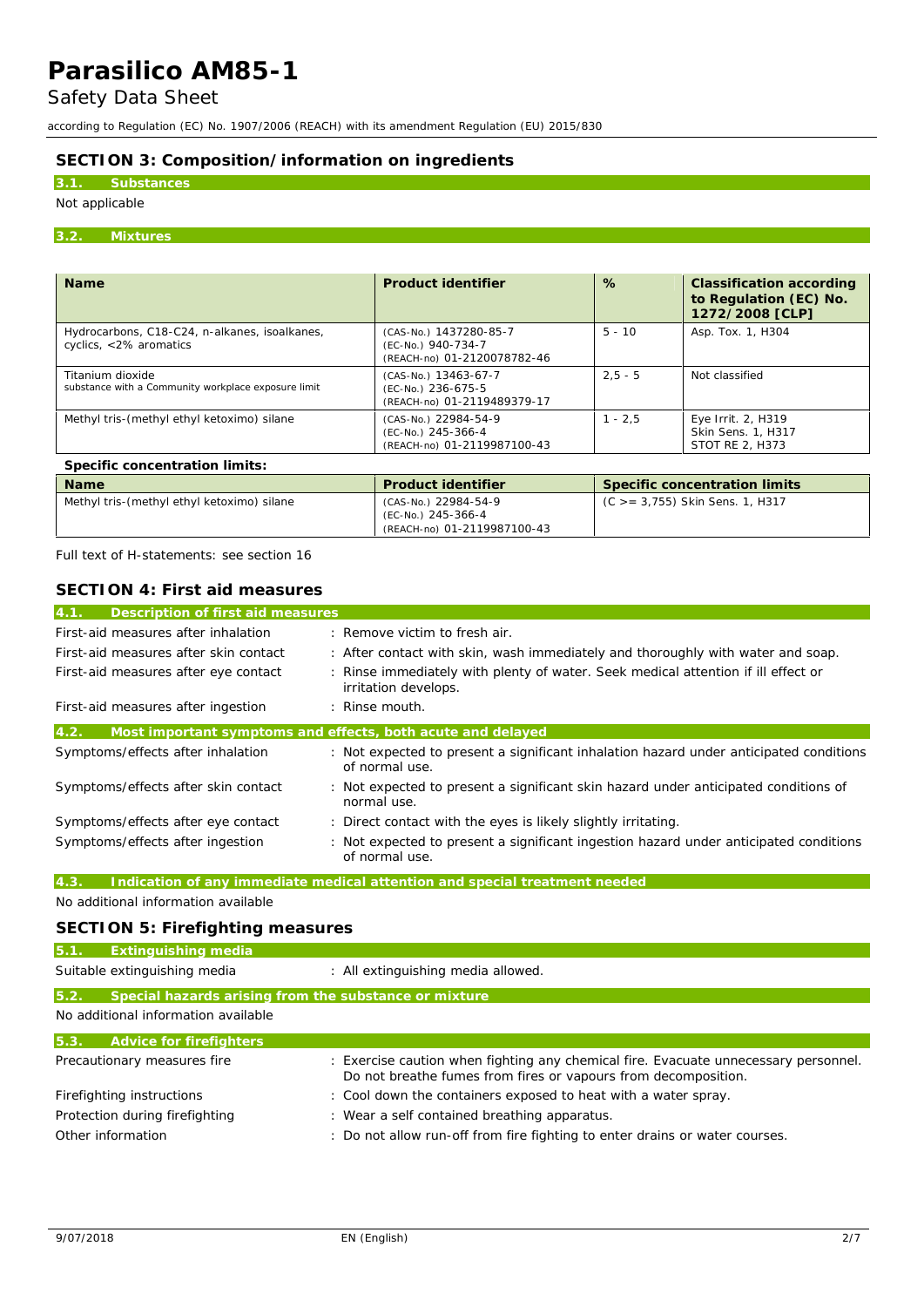## Safety Data Sheet

according to Regulation (EC) No. 1907/2006 (REACH) with its amendment Regulation (EU) 2015/830

| SECTION 6: Accidental release measures                                       |                                                                                                                            |
|------------------------------------------------------------------------------|----------------------------------------------------------------------------------------------------------------------------|
| 6.1                                                                          | Personal precautions, protective equipment and emergency procedures                                                        |
| General measures                                                             | : [In case of inadequate ventilation] wear respiratory protection. Equip cleanup crew<br>with proper protection.           |
| For non-emergency personnel<br>6.1.1.<br>No additional information available |                                                                                                                            |
| 6.1.2. For emergency responders<br>No additional information available       |                                                                                                                            |
| Environmental precautions<br>$\overline{6}$ .2.                              |                                                                                                                            |
| No additional information available                                          |                                                                                                                            |
| Methods and material for containment and cleaning up<br>6.3                  |                                                                                                                            |
| Methods for cleaning up                                                      | : On land, sweep or shovel into suitable containers.                                                                       |
| Reference to other sections<br>6.4                                           |                                                                                                                            |
| No additional information available                                          |                                                                                                                            |
| SECTION 7: Handling and storage                                              |                                                                                                                            |
| Precautions for safe handling                                                |                                                                                                                            |
| Handling temperature                                                         | $: 5 - 40 °C$                                                                                                              |
| Hygiene measures                                                             | : Wash hands and other exposed areas with mild soap and water before eating,<br>drinking or smoking and when leaving work. |
| Conditions for safe storage, including any incompatibilities<br>7.2.         |                                                                                                                            |
| Storage conditions                                                           | : Store in dry, well-ventilated area.                                                                                      |
| Maximum storage period                                                       | $: 12$ months                                                                                                              |
| Storage temperature                                                          | : $5 - 25 °C$                                                                                                              |
| 7.3<br>Specific end use(s)                                                   |                                                                                                                            |

No additional information available

#### **SECTION 8: Exposure controls/personal protection**

| 8.1.<br>Control parameters                                                                                                                                                                                                           |                      |                                                                            |
|--------------------------------------------------------------------------------------------------------------------------------------------------------------------------------------------------------------------------------------|----------------------|----------------------------------------------------------------------------|
| Titanium dioxide (13463-67-7)                                                                                                                                                                                                        |                      |                                                                            |
| EU                                                                                                                                                                                                                                   | Local name           | Titanium dioxide                                                           |
| EU                                                                                                                                                                                                                                   | Notes                | (Ongoing)                                                                  |
| EU                                                                                                                                                                                                                                   | Regulatory reference | <b>SCOEL Recommendations</b>                                               |
| United Kingdom                                                                                                                                                                                                                       | WEL TWA $(mq/m3)$    | 10 mg/m <sup>3</sup> inhalable dust<br>4 mg/m <sup>3</sup> respirable dust |
| <u>in a series and the series of the series of the series of the series of the series of the series of the series of the series of the series of the series of the series of the series of the series of the series of the serie</u> |                      |                                                                            |

**8.2. Exposure controls**

**Appropriate engineering controls:**

Ensure good ventilation of the work station.

**Hand protection:**

Time of penetration is to be checked with the glove producer. Please follow the instructions related to the permeability and the penetration time provided by the manufacturer. Gloves must be replaced after each use and whenever signs of wear or perforation appear

| туре              | Material       | Permeation | Thickness,<br>(mm) | Penetration | Standard |
|-------------------|----------------|------------|--------------------|-------------|----------|
| Disposable gloves | Nitrile rubber |            | $\cup$ ,           |             | EN 374   |

**Eye protection:**

| Type           | Use     | Characteristics   | Standard |
|----------------|---------|-------------------|----------|
| Safety glasses | Droplet | With side shields | EN 166   |

**Skin and body protection:**

No special clothing/skin protection equipment is recommended under normal conditions of use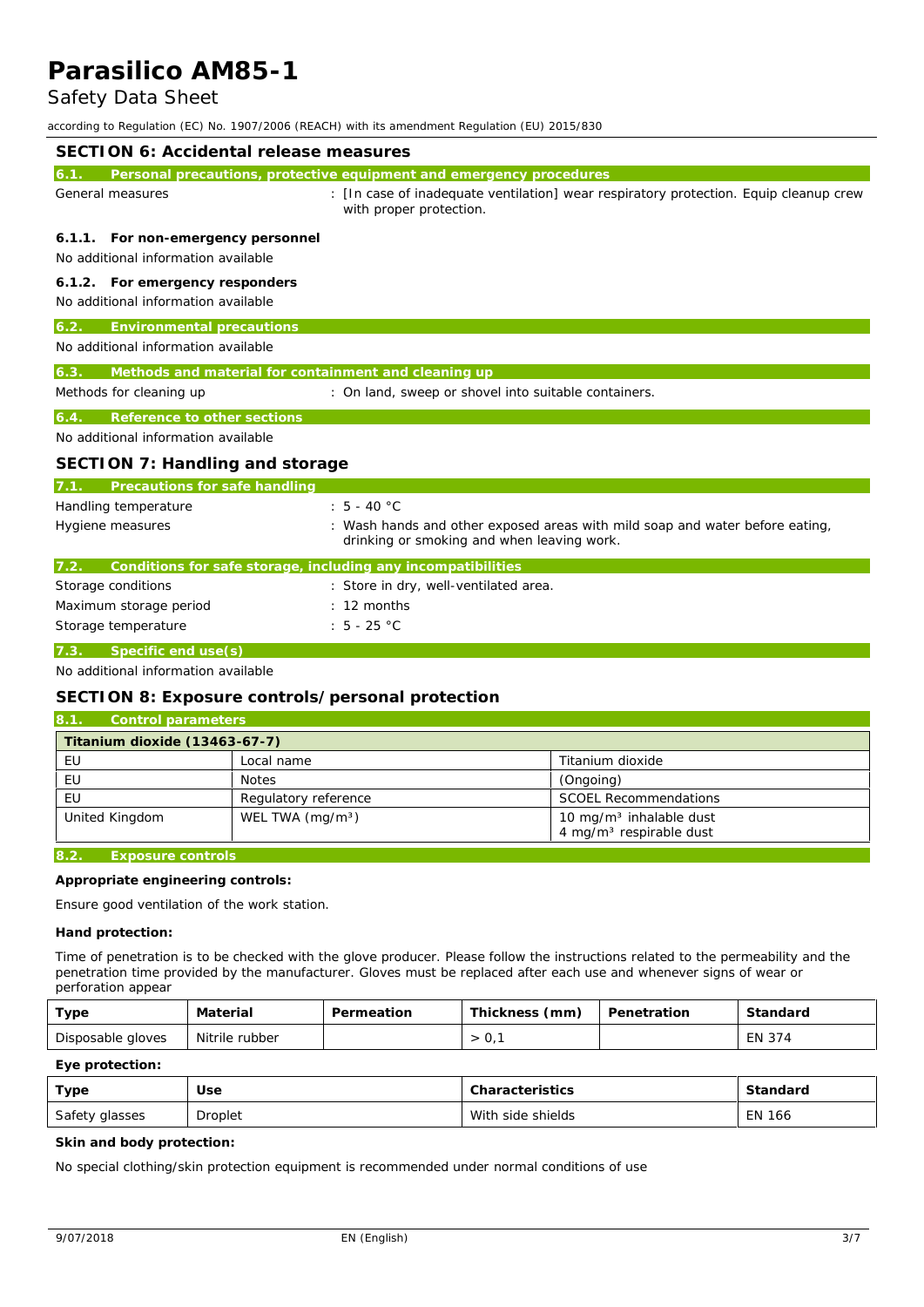## Safety Data Sheet

according to Regulation (EC) No. 1907/2006 (REACH) with its amendment Regulation (EU) 2015/830

#### **Respiratory protection:**

No special respiratory protection equipment is recommended under normal conditions of use with adequate ventilation

| Device   | Filter type | Condition                                                 | Standard |
|----------|-------------|-----------------------------------------------------------|----------|
| Gas mask | ABEK        | If conc. in air $>$ exposure<br>limit, Long term exposure |          |



**Consumer exposure controls:**

Avoid contact with skin and eyes. Take off immediately all contaminated clothing. Wash hands and other exposed areas with soap and water before leaving work.

#### **Other information:**

Do not eat, drink or smoke during use. Wash contaminated clothing before reuse.

#### **SECTION 9: Physical and chemical properties**

| Information on basic physical and chemical properties<br>9.1. |                                       |
|---------------------------------------------------------------|---------------------------------------|
| Physical state                                                | : Liguid                              |
| Appearance                                                    | : Paste.                              |
| Colour                                                        | : According to product specification. |
| Odour                                                         | characteristic.                       |
| Density                                                       | : 1,39 g/ml                           |
| Solubility                                                    | : Water: Negligible.                  |

### **9.2. Other information**

No additional information available

#### **SECTION 10: Stability and reactivity**

## **10.1. Reactivity** No dangerous reactions known. **10.2. Chemical stability** Stable under normal conditions. **10.3. Possibility of hazardous reactions** None under normal use. **10.4. Conditions to avoid** No additional information available **10.5. Incompatible materials** No additional information available

**10.6. Hazardous decomposition products**

None under normal use.

#### **SECTION 11: Toxicological information**

| 11.1. Information on toxicological effects                                          |                                  |  |
|-------------------------------------------------------------------------------------|----------------------------------|--|
| Acute toxicity (oral)                                                               | : Not classified                 |  |
| Acute toxicity (dermal)                                                             | : Not classified                 |  |
| Acute toxicity (inhalation)                                                         | : Not classified                 |  |
| Hydrocarbons, C18-C24, n-alkanes, isoalkanes, cyclics, <2% aromatics (1437280-85-7) |                                  |  |
| LD50 oral rat                                                                       | $> 5000$ mg/kg                   |  |
| LD50 dermal rabbit                                                                  | $> 2000$ mg/kg                   |  |
| Methyl tris-(methyl ethyl ketoximo) silane (22984-54-9)                             |                                  |  |
| LD50 oral rat                                                                       | 2463 mg/kg (OECD 401 method)     |  |
| LD50 dermal rat                                                                     | $>$ 2000 mg/kg (OECD 402 method) |  |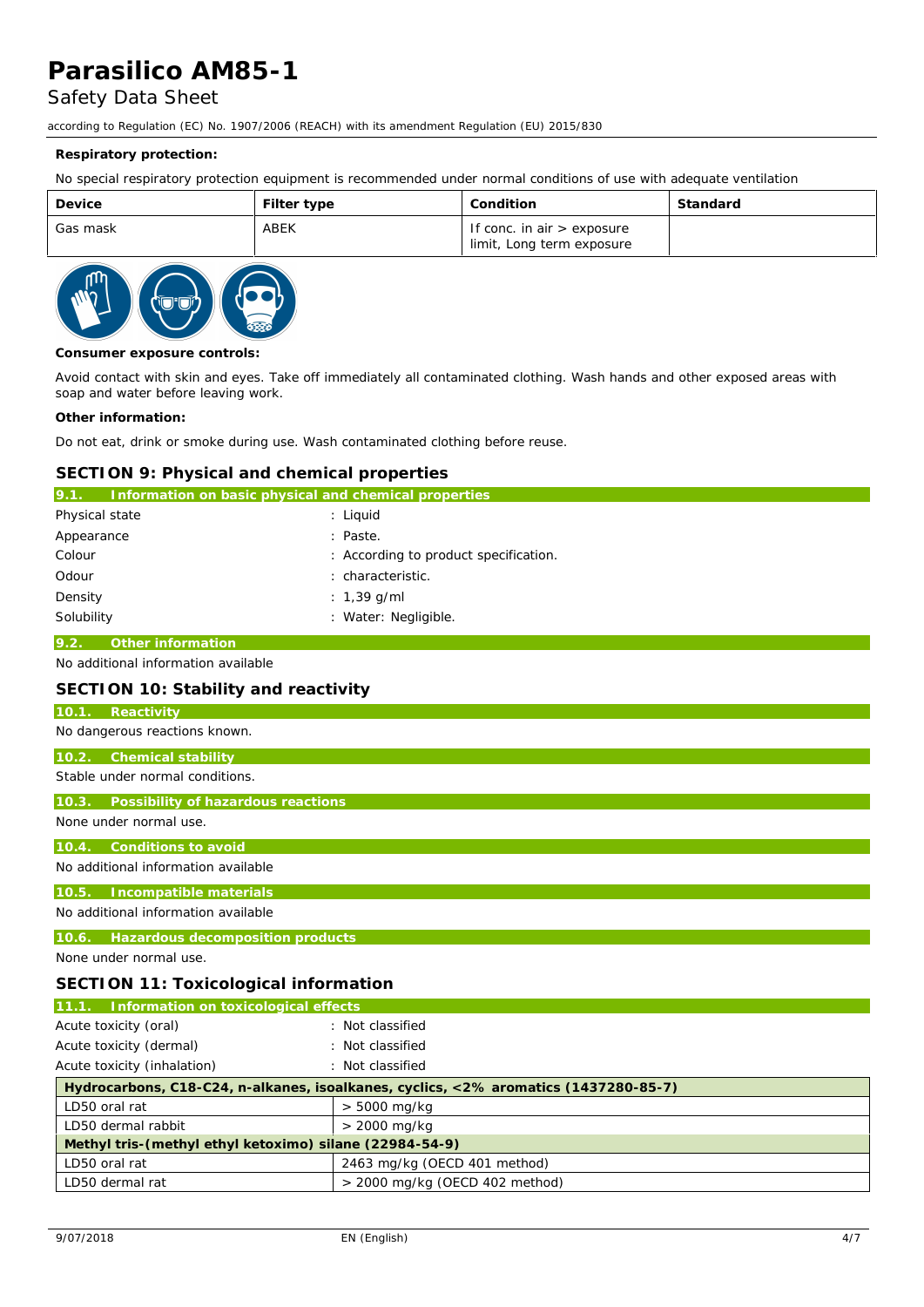## Safety Data Sheet

according to Regulation (EC) No. 1907/2006 (REACH) with its amendment Regulation (EU) 2015/830

| Titanium dioxide (13463-67-7)                           |                                       |  |
|---------------------------------------------------------|---------------------------------------|--|
| LD50 oral rat                                           | $> 5000$ mg/kg                        |  |
| LD50 dermal rabbit                                      | > 10000 mg/kg                         |  |
| LC50 inhalation rat (Dust/Mist - mg/l/4h)               | $> 6,82$ mg/l/4h                      |  |
| Skin corrosion/irritation                               | : Not classified                      |  |
| Serious eye damage/irritation                           | : Not classified                      |  |
| Respiratory or skin sensitisation                       | : Not classified                      |  |
| Germ cell mutagenicity                                  | : Not classified                      |  |
| Carcinogenicity                                         | : Not classified                      |  |
| Reproductive toxicity                                   | : Not classified                      |  |
| Methyl tris-(methyl ethyl ketoximo) silane (22984-54-9) |                                       |  |
| NOAEL (animal/male, F0/P)                               | $>= 250$ mg/kg (OECD 422 method)      |  |
| NOAEL (animal/female, F0/P)                             | $>= 250$ mg/kg (OECD 422 method)      |  |
| STOT-single exposure                                    | : Not classified                      |  |
| STOT-repeated exposure                                  | : Not classified                      |  |
| Methyl tris-(methyl ethyl ketoximo) silane (22984-54-9) |                                       |  |
| LOAEL (oral, rat, 90 days)                              | 50 mg/kg bodyweight/day               |  |
| NOAEL (oral, rat, 90 days)                              | mg/kg bodyweight/day                  |  |
| NOAEL (subacute, oral, animal/male, 28<br>days)         | 10 mg/kg bodyweight (OECD 422 method) |  |
| Aspiration hazard                                       | : Not classified                      |  |

## **SECTION 12: Ecological information**

| : Not classified                                                                    |  |  |
|-------------------------------------------------------------------------------------|--|--|
| : Not classified                                                                    |  |  |
| Hydrocarbons, C18-C24, n-alkanes, isoalkanes, cyclics, <2% aromatics (1437280-85-7) |  |  |
| $> 100$ mg/l                                                                        |  |  |
| $> 100$ mg/l                                                                        |  |  |
| $> 100$ mg/l                                                                        |  |  |
| Methyl tris-(methyl ethyl ketoximo) silane (22984-54-9)                             |  |  |
| > 120 mg/l Oncorhynchus mykiss (Rainbow trout)                                      |  |  |
| 972,34 mg/l (OECD 203 method)                                                       |  |  |
| 231,84 mg/l (OECD 202 method)                                                       |  |  |
| 18,45 mg/l (OECD 201 method)                                                        |  |  |
| 72h 94 mg/l Pseudokirchneriella subcapitata                                         |  |  |
| 57,67 mg/l (OECD 204 method)                                                        |  |  |
| >= 115,34 mg/l (OECD 211 method)                                                    |  |  |
| 57,67 mg/l                                                                          |  |  |
|                                                                                     |  |  |
| $> 1000$ mg/l                                                                       |  |  |
| > 10000 mg/l                                                                        |  |  |
| $2$ mg/l                                                                            |  |  |
| $> 10000$ mg/l                                                                      |  |  |
| $61$ mg/l                                                                           |  |  |
| $0,01$ mg/l rat                                                                     |  |  |
| 56000 mg/l                                                                          |  |  |
|                                                                                     |  |  |
| Methyl tris-(methyl ethyl ketoximo) silane (22984-54-9)                             |  |  |
| 28d 0 % (OECD 301A method)                                                          |  |  |
|                                                                                     |  |  |
| Not readily biodegradable.                                                          |  |  |
|                                                                                     |  |  |
| Hydrocarbons, C18-C24, n-alkanes, isoalkanes, cyclics, <2% aromatics (1437280-85-7) |  |  |
| > 7,2                                                                               |  |  |
|                                                                                     |  |  |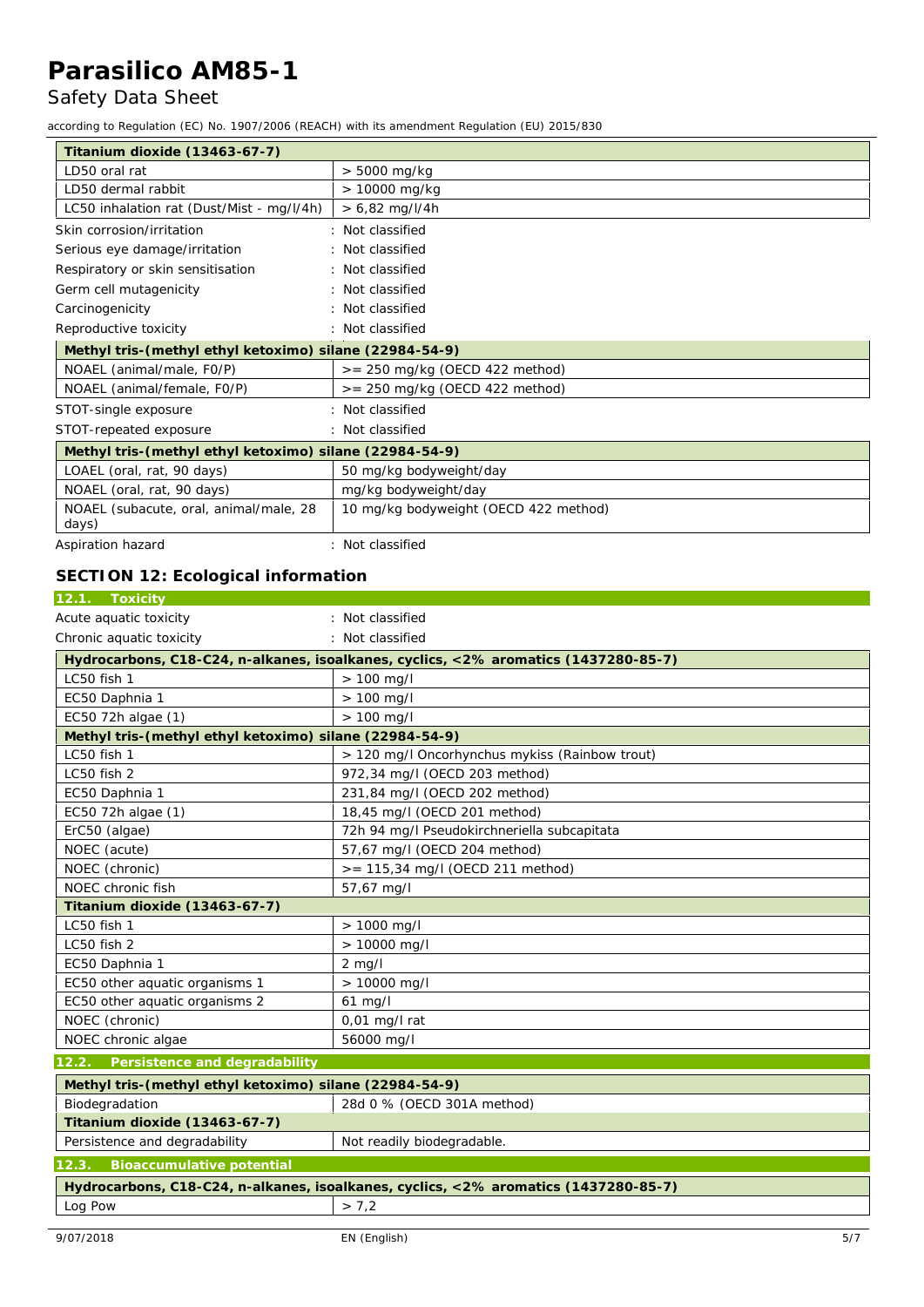## Safety Data Sheet

according to Regulation (EC) No. 1907/2006 (REACH) with its amendment Regulation (EU) 2015/830

| Methyl tris-(methyl ethyl ketoximo) silane (22984-54-9)               |                                                                                                                                                                                       |  |
|-----------------------------------------------------------------------|---------------------------------------------------------------------------------------------------------------------------------------------------------------------------------------|--|
| Log Pow                                                               | 9,83                                                                                                                                                                                  |  |
| Mobility in soil<br>12.4.                                             |                                                                                                                                                                                       |  |
| Methyl tris-(methyl ethyl ketoximo) silane (22984-54-9)               |                                                                                                                                                                                       |  |
| Log Koc                                                               | 5,481 EPA (Environmental Protection Agency)                                                                                                                                           |  |
| Results of PBT and vPvB assessment<br>12.5.                           |                                                                                                                                                                                       |  |
| Component                                                             |                                                                                                                                                                                       |  |
| Methyl tris-(methyl ethyl ketoximo)<br>silane (22984-54-9)            | This substance/mixture does not meet the PBT criteria of REACH regulation, annex<br>XIII<br>This substance/mixture does not meet the vPvB criteria of REACH regulation,<br>annex XIII |  |
| 12.6.<br>Other adverse effects<br>No additional information available |                                                                                                                                                                                       |  |

**SECTION 13: Disposal considerations**

| SECTION 13: Disposal considerations |                                                                                                                                                                                           |  |
|-------------------------------------|-------------------------------------------------------------------------------------------------------------------------------------------------------------------------------------------|--|
| 13.1. Waste treatment methods       |                                                                                                                                                                                           |  |
| Regional legislation (waste)        | : Disposal must be done according to official regulations.                                                                                                                                |  |
| European List of Waste (LoW) code   | : 08 04 09* - waste adhesives and sealants containing organic solvents or other<br>dangerous substances<br>08 04 10 - waste adhesives and sealants other than those mentioned in 08 04 09 |  |

## **SECTION 14: Transport information**

## In accordance with ADR **ADR 14.1. UN number** Not applicable **14.2. UN proper shipping name** Not applicable **14.3. Transport hazard class** Not applicable **14.4. Packing group** Not applicable **14.5. Environment** Not applicable No supplementary information available

#### **14.6. Special precautions for user**

**- Overland transport** Not applicable

#### **14.7. Transport in bulk according to Annex II of Marpol and the IBC Code**

Not applicable

## **SECTION 15: Regulatory information**

**15.1. Safety, health and environmental regulations/legislation specific for the substance or mixture**

**15.1.1. EU-Regulations**

Contains no REACH substances with Annex XVII restrictions Contains no substance on the REACH candidate list 0,1 % / SCL Contains no REACH Annex XIV substances

**15.1.2. National regulations**

No additional information available

## **15.2. Chemical safety assessment**

No additional information available